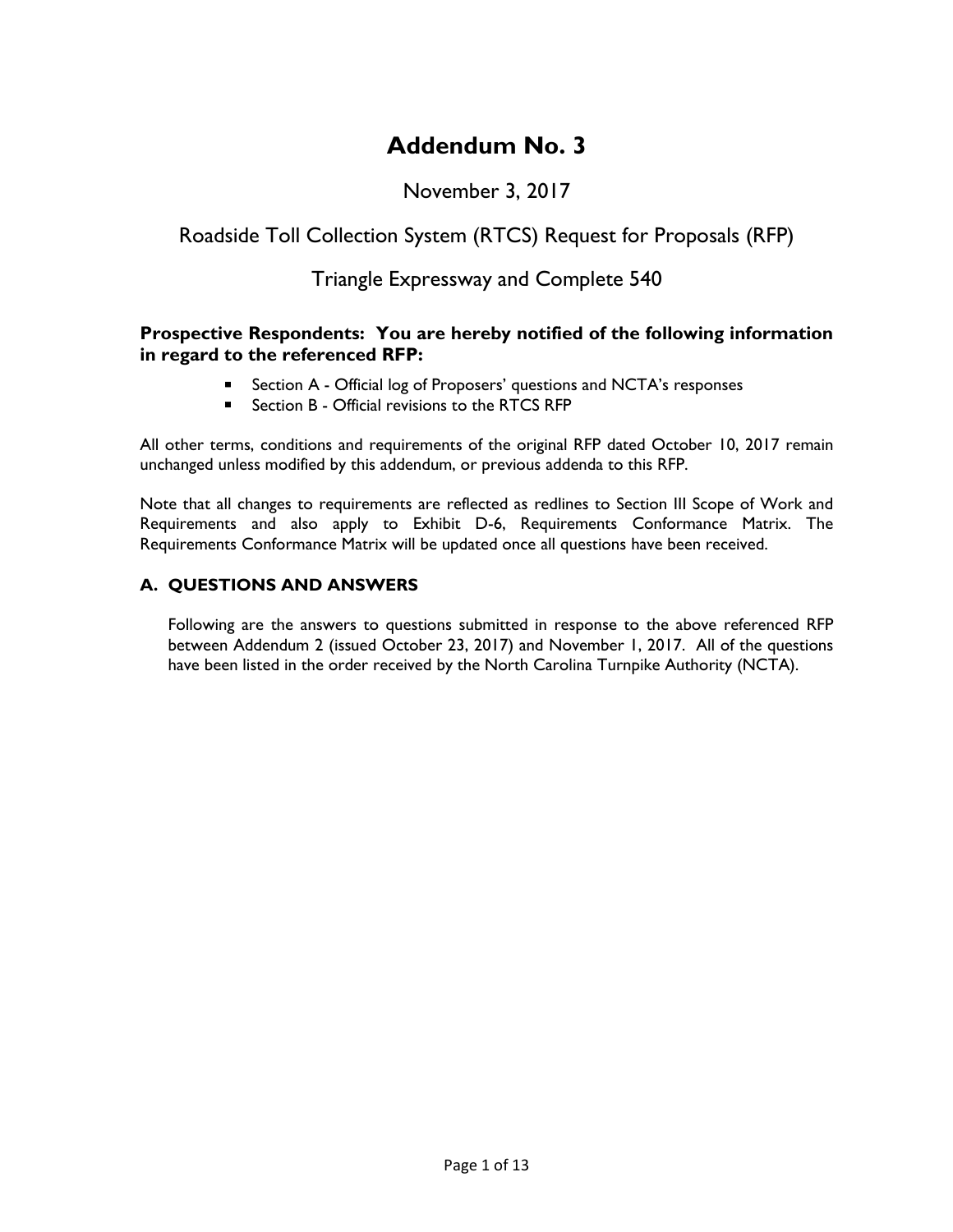| <b>Proposer Questions</b> |      |         | <b>North Carolina Turnpike Authority (NCTA)</b> |                                               |                                                  |
|---------------------------|------|---------|-------------------------------------------------|-----------------------------------------------|--------------------------------------------------|
| #                         | Page | Section | <b>Section Description</b>                      | <b>Proposer Question</b>                      | <b>NCTA Response</b>                             |
|                           |      |         |                                                 |                                               |                                                  |
|                           | N/A  |         |                                                 | In the RTCS RFP for Monroe Expressway /       | Please see RFP Section III, Sections 6.6.7 and   |
|                           |      |         |                                                 | US-74, the requirement for error rate for the | 6.6.8, as well as Section 8.1.1, Table 5 for the |
|                           |      |         |                                                 | Image Review system was listed as 0.05% (or   | performance requirement.                         |
|                           |      |         |                                                 | 99.95% accuracy). Is it the intent of NCTA to |                                                  |
|                           |      |         |                                                 | have the same requirement in the current RFP  |                                                  |
|                           |      |         |                                                 | for Triangle Expressway / C540?               |                                                  |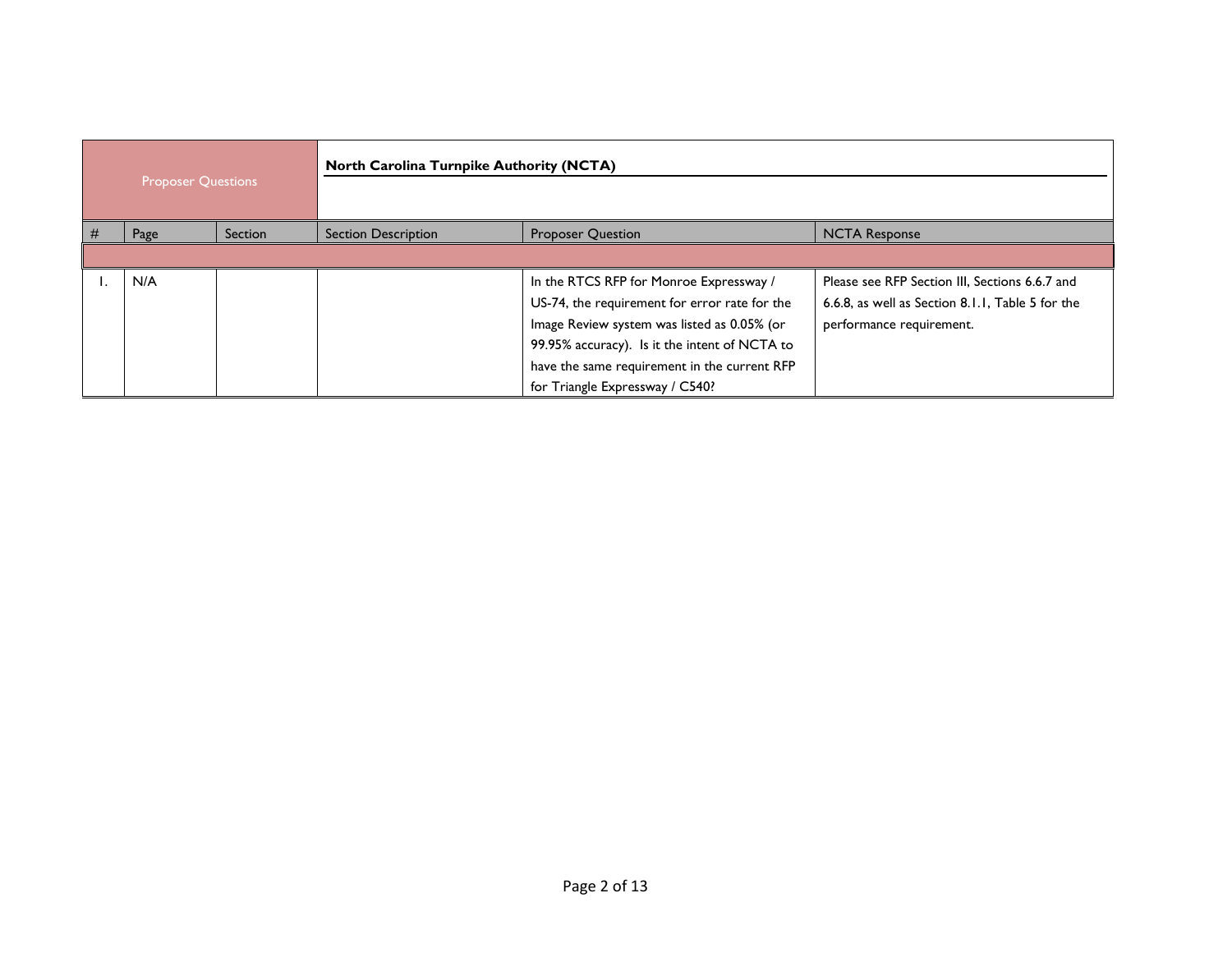#### **B. REVISIONS (Deletions are shown in red text strikeout mode and additions are in red text and underlined)**

**1.** Section I, Table of Contents, page i of ii (2 of 316 in original RFP PDF file) has been revised as follows:

Attachment 1 – Future Project Transactions

Attachment 2 – NCTA TriEx ORT Lanes "As-Built" Drawings

Attachment 2A – NCTA TriEx AVI Retrofit "As-Built" Drawings

Attachment 3 – NCTA TriEx – Veridea Installation Drawings

Attachment  $4\underline{A}$  – NCTA TriEx Existing Inventory

Attachment 4B – NCTA TriEx ITS Inventory – Equipment Refresh

Attachment 4C – NCTA New ITS Installations for Complete 540 and Morrisville Parkway Interchange

Attachment 5 – NCTA TriEx & C540 ITS Summary

Attachment 6 – NCDOT Roadway Standard Drawing 1725.01

Attachment 7 – State of North Carolina, Statewide Information Security Manual

Attachment 8 – NCTA CSC Back Office System RTCS File Exchanges – ICD (DRAFT)

Attachment 9 – NC License Plate Guidebook (Updated 03-24-14)

Attachment 10 – Responsibility Matrix

Attachment 11 – AET Standard Drawings

Attachment 12 – Communications Schematic

Attachment 13 – C540 ITS and AET Concept Plans

Attachment 14 – Statewide Traffic Operations Center (STOC) Floor Plan

Attachment 15 – Toll Facilities Maintenance Scope of Work

Attachment 16 – Lane Closure Restrictions

Attachment 17 – TriEx As-Built ITS Design Plans

**Attachment 18 – ITS Technical Requirements** 

**2.** Section I, Section 2.1 Schedule, page 6 of 19 (13 of 316 in original RFP PDF file) has been revised as follows: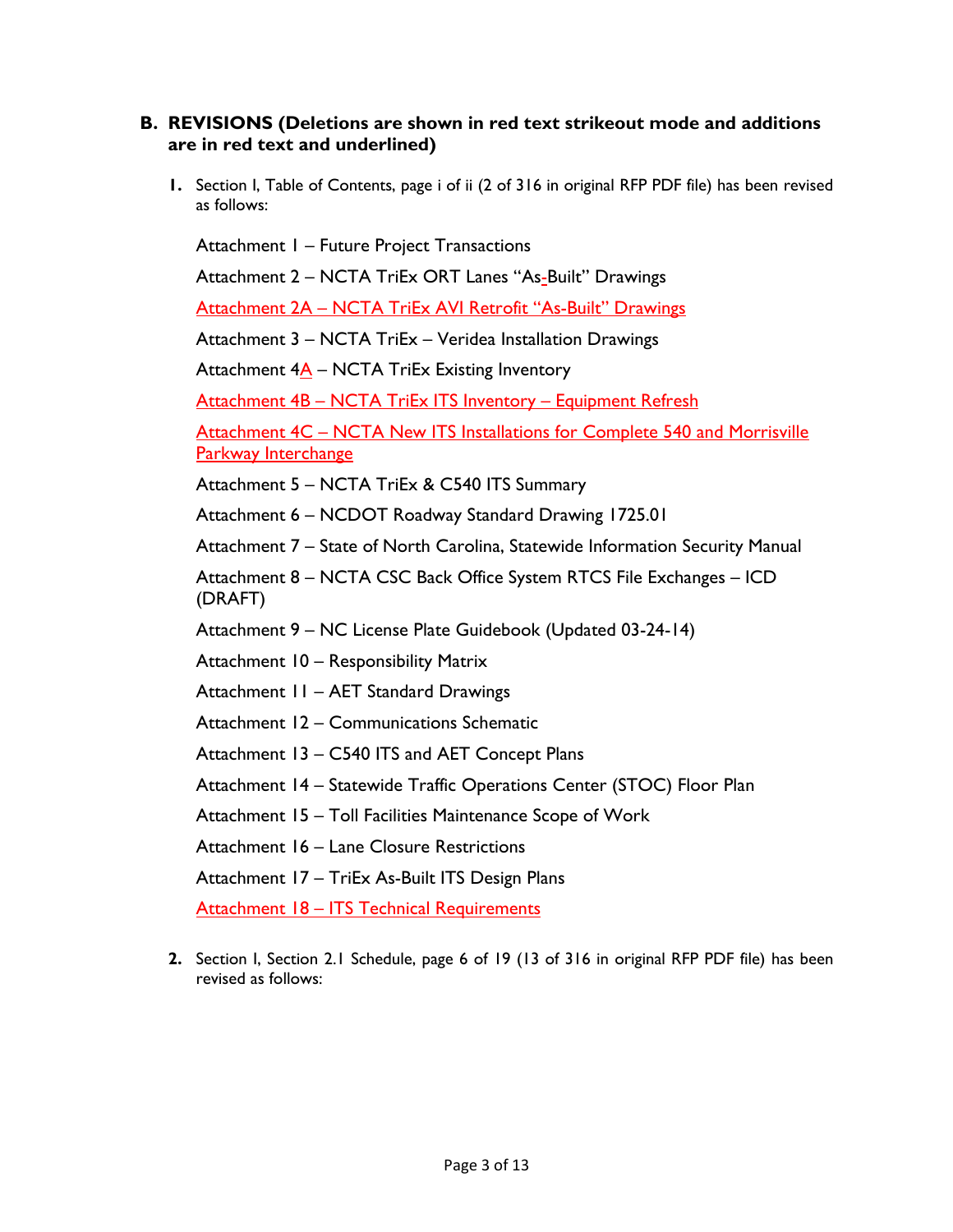| <b>Event or Due Date</b>                                                                                          | <b>Date</b>                                                                                     |
|-------------------------------------------------------------------------------------------------------------------|-------------------------------------------------------------------------------------------------|
| <b>RFP</b> Issued                                                                                                 | October 10, 2017                                                                                |
| Mandatory Pre-Proposal Scope of Services Meeting<br>Mandatory Triangle Expressway Site Visit                      | October 24, 2017 (2:00 p.m. to 4:00 p.m. EDT)<br>October 25, 2017 (8:00 a.m. to 12:00 p.m. EDT) |
| <b>Proposer Questions Due</b>                                                                                     | November 13, 2017 (4:00 p.m. EDST)                                                              |
| NCTA Responses to all Questions Completed                                                                         | November 28, 2017                                                                               |
| Proposals (Technical and Price) Due                                                                               | December 21, 2017 (4:00 p.m. EDST)                                                              |
| Notification of Proposers Shortlisted for Oral<br><b>Presentations</b>                                            | January 19, 2018                                                                                |
| Oral Presentations (Proposers to be notified as to<br>the specific schedule within the time period<br>identified) | Week of February 12, 2018                                                                       |
| Ranking of Proposers for Negotiations                                                                             | February 2018                                                                                   |
| <b>Award of Contract</b>                                                                                          | <b>April 2018</b>                                                                               |
| Notice to Proceed                                                                                                 | <b>April 2018</b>                                                                               |

### **Table I-1 Procurement Schedule**

**3.** Section III, List of Attachments, page vii. of vii. (49 of 316 in original RFP PDF file) has been revised as follows:

Attachment 1 – Future Project Transactions

Attachment 2 – NCTA TriEx ORT Lanes "As-Built" Drawings

Attachment 2A – NCTA TriEx AVI System Retrofit "As-Built" Drawings

Attachment 3 – NCTA TriEx – Veridea Installation Drawings

Attachment  $4\underline{A}$  – NCTA TriEx Existing Inventory

Attachment 4B – NCTA TriEx ITS Inventory & Equipment Refresh

Attachment 4C - NCTA New ITS Installations for C540 and Morrisville Parkway

**Interchange** 

Attachment 5 – NCTA TriEx & C540 ITS Summary

Attachment 6 – NCDOT Roadway Standard Drawing 1725.01

Attachment 7 – State of North Carolina, Statewide Information Security Manual

Attachment 8 – NCTA CSC Back Office System RTCS File Exchanges – ICD

(DRAFT)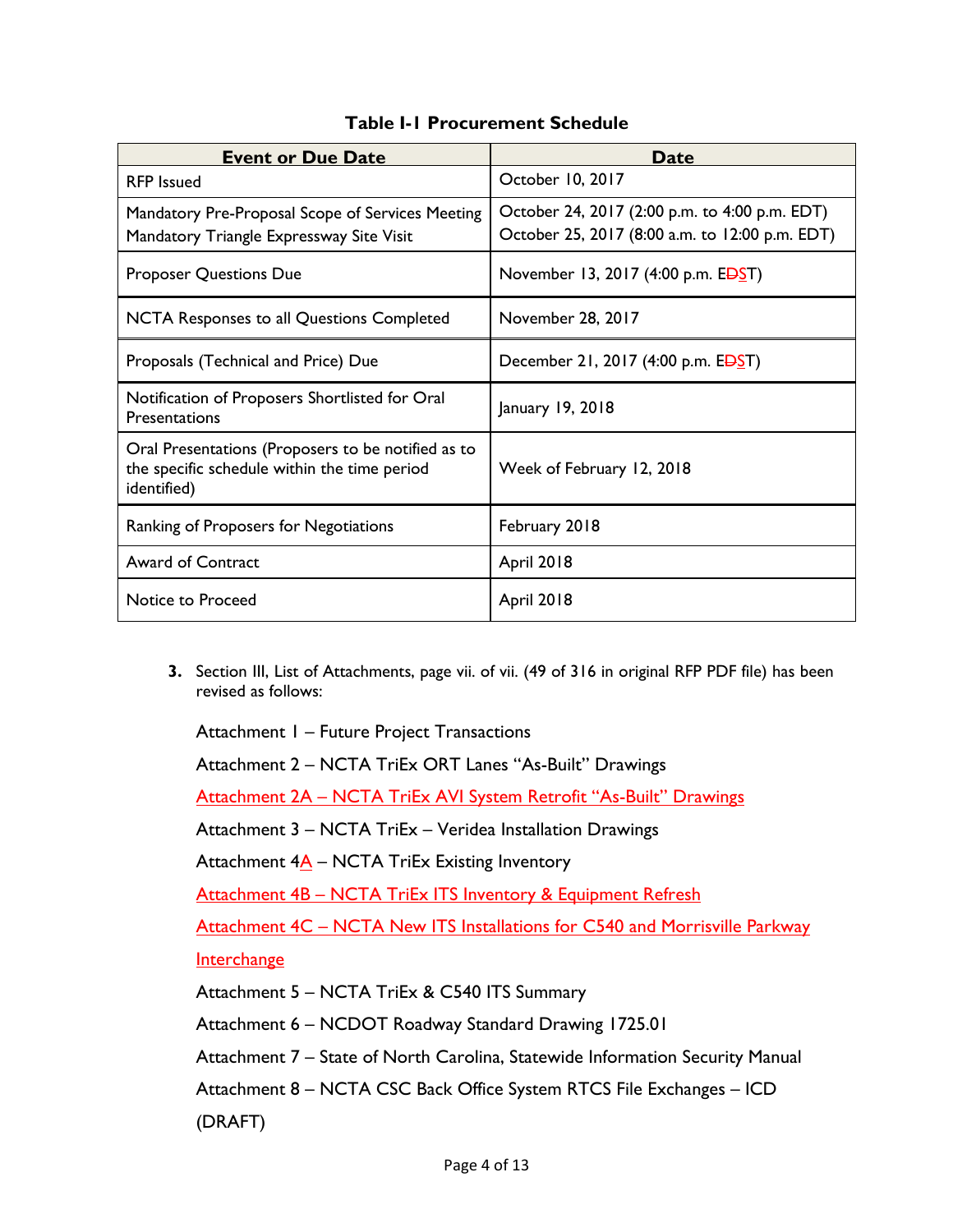Attachment 9 – NC License Plate Guidebook (Updated 03-24-14)

Attachment 10 – Responsibility Matrix

Attachment 11 – AET Standard Drawings

Attachment 12 – Communications Schematic

Attachment 13 – C540 ITS and AET Concept Plans

Attachment 14 – Statewide Traffic Operations Center (STOC) Floor Plan

Attachment 15 – Toll Facilities Maintenance Scope of Work

Attachment 16 – Lane Closure Restrictions

Attachment 17 – TriEx As-Built ITS Design Plans

Attachment 18 - NCTA ITS Technical Requirements

**4.** Section III, Section 1.1.3 General Description of Scope of Work, paragraphs 5 through 8 on pages 5 and 6 of 204 (53 and 54 of 316 in original RFP PDF file) has been revised as follows:

For Triangle Expressway, the Contractor shall plan and implement a transition to the RTCS that does not impact revenue collection and minimizes inconvenience to customers. The existing Triangle Expressway AET Lanes are shown in the as-built drawings contained in *Attachment 2 – NCTA TriEx ORT Lanes "As-Built" Drawings, Attachment 2A – NCTA TriEx AVI System Retrofit "As-Built" Drawings* and *Attachment 3 – NCTA TriEx – Veridea Installation Drawings*.

In addition, the NCTA is providing a list of existing equipment and quantities listed in *Attachment 4A – NCTA TriEx Existing Inventory*. The Contractor shall reuse the existing equipment vault buildings and may reuse the existing computer racks, equipment cabinets, and security cameras. All other existing equipment shall be replaced as listed in Attachment 4<sup>A</sup> to meet the Requirements of this Scope of Work and Requirements and all Performance Requirements.

For the Complete 540 Project, the Contractor shall coordinate with the NCTA, the Civil Designer, and the Complete 540 Design Build Team (the "Constructor"), for all toll System construction-related activities anticipated for this RTCS Project. The Contractor shall provide toll System Design specifications to the Constructor and shall be required to review the engineering Design and provide feedback and potential impacts of the Toll System and ITS installation and performance early in the Design process.

The Contractor shall procure, furnish, and install ITS components to meet the Requirements of this Scope of Work and Requirements for TriEx (including Morrisville Parkway Interchange) and C540 as described in detail in *Attachment 18 – NCTA ITS*  **Technical Requirements**. The Contractor shall provide including new Microwave Vehicle Detectors (MVD), closed circuit television (CCTV) cameras, (and Roadway Weather Information System (RWIS) sensors, if desired) to replace and upgrade existing ITS equipment on the TriEx and shall procure, furnish, and install ITS infrastructure for the C540 as defined in *Attachment 4B – NCTA TriEx ITS Inventory & Equipment Refresh, Attachment 4C – NCTA New ITS Installations for C540 and Morrisville Parkway Interchange, and Attachment 5 – NCTA TriEx & C540 ITS Summary*. The Contractor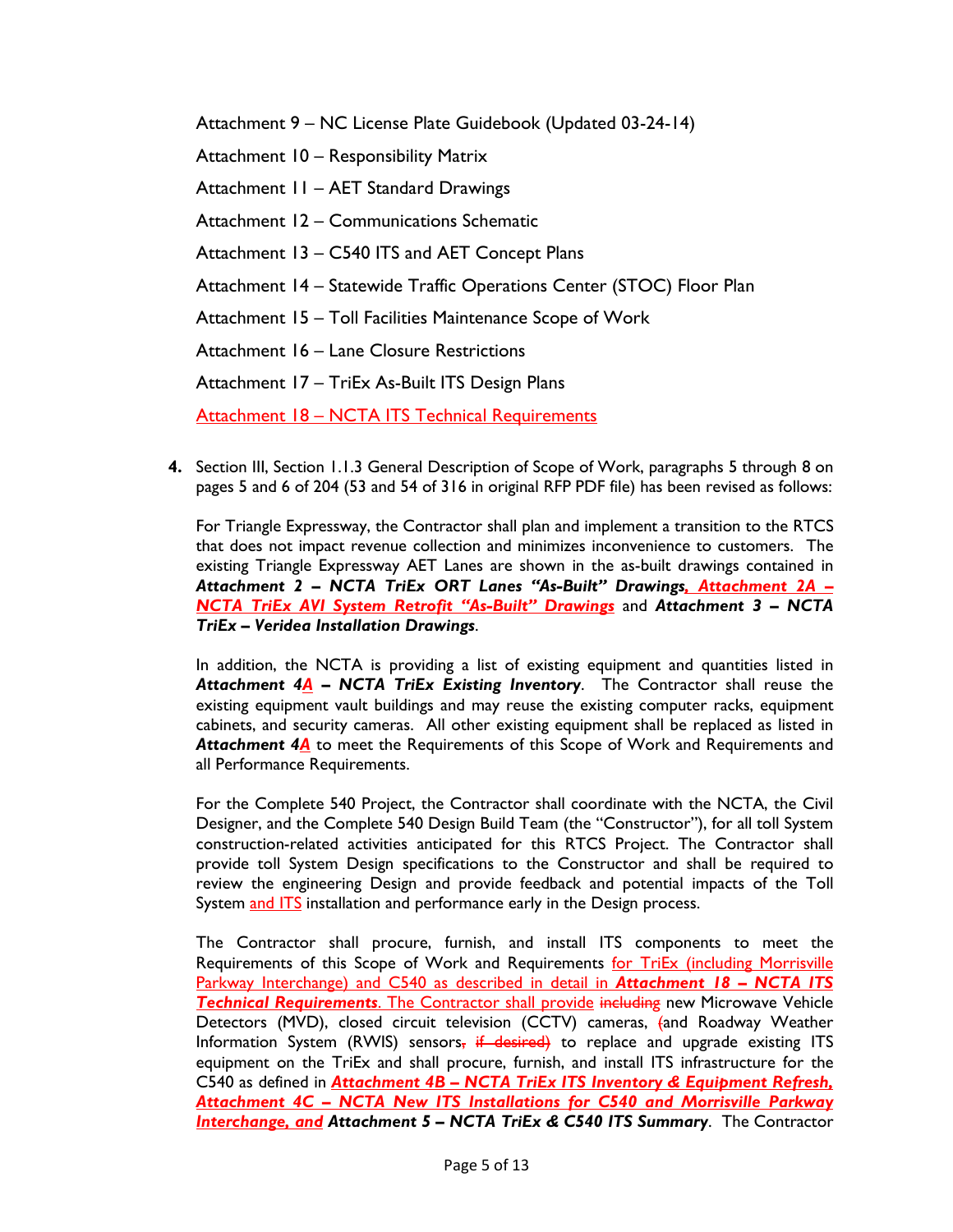shall be responsible for the Maintenance of all ITS elements and Toll Facilities on both Projects.

- **5.** Section III, Section 1.2.1.1 Maintainability, Requirement 7, d) on page 7 of 204 (56 of 316 in original RFP PDF file) has been revised as follows:
- 7 d) all zone controllers shall be Designed such that they are identical and can be configured to operate through the addition of Hardware pluggable modules and setting of appropriate Software parameters at the specific number of lanes at each site as shown in Attachment 2 – NCTA TriEx ORT Lanes "As-Built" Drawings, Attachment 2A - NCTA TriEx AVI System Retrofit "As-Built" Drawings, and Attachment  $3 - NCTA$  TriEx – Veridea Installation Drawings for TriEx and at each of the mainline Toll Zones for C540;
	- **6.** Section III, Section 1.2.5 RTCS Toll Facility and Lane Configurations, Requirement 45 on page 11 of 204 (60 of 316 in original RFP PDF file) has been revised as follows:

| 45 | The RTCS shall support the lane configurations in Attachment 2, Attachment 2A and |  |
|----|-----------------------------------------------------------------------------------|--|
|    | <b>Attachment 3</b> and dimensions detailed below for each type of Toll Facility. |  |

**7.** Section III, Section 1.2.11.1 Zone Controller Hardware, Requirement 189 on page 28 of 204 (76 of 316 in original RFP PDF file) has been revised as follows:

189 | A fully redundant zone controller shall be Designed, procured, furnished, and installed at each of the Toll Zone as identified in Attachment 2, Attachment 2A and Attachment 3. The zone controller shall be Designed in a redundant configuration where there is a single primary zone controller with a "hot standby" secondary zone controller operating in parallel and capable of assuming processing control in the event the primary unit should fail (automatic failover), without requiring human intervention.

**8.** Section III, Section 4.2 Installation Plan, Requirement 746, a) on page 90 of 204 (138 of 316 in original RFP PDF file) has been revised as follows:

746 a) The installation schedule detailing all activities, shifts and resources for the installation of the RTCS and ITS, including third-party, existing system integrator and Constructor activities. Once the baseline schedule is Approved by NCTA, Updates during the installation periods identifying all schedule changes and Work progress in the form of percentage completions shall be submitted to NCTA for Approval.

**9.** Section III, Section 4.2 Installation Plan, Requirement 746, c) on page 90 of 204 (138 of 316 in original RFP PDF file) has been revised as follows:

746 c) How the Contractor manages delivery and staging of the RTCS and ITS Equipment to be installed, including any staging, installation and testing performed at the Contractor or thirdparty facilities and their subsequent delivery and installation at the production sites.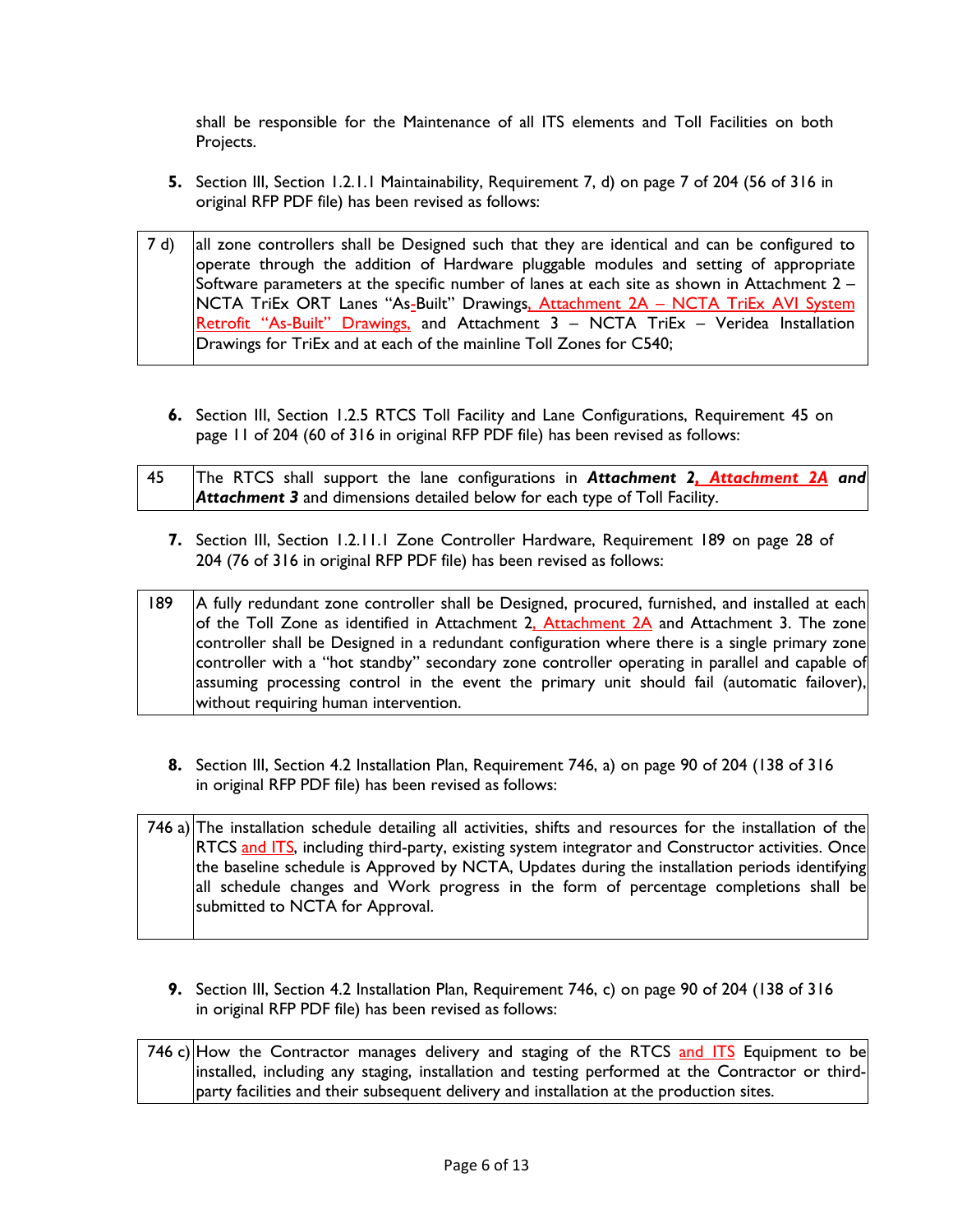**10.** Section III, Section 4.3.1 Construction Coordination with Infrastructure Contractors, Requirement 755, a) on page 92 of 204 (140 of 316 in original RFP PDF file) has been revised as follows:

| 755 a) provide all required Design and installation drawings, operating Requirements and installation |  |
|-------------------------------------------------------------------------------------------------------|--|
| specifications to NCTA and the Constructors for all toll and ITS System Equipment provided;           |  |

**11.** Section III, Section 4.8 Installation Checklist, Requirement 775 on page 96 of 204 (144 of 316 in original RFP PDF file) has been revised as follows:

| 775 | The Contractor shall develop an installation checklist that tracks the progress and completion          |
|-----|---------------------------------------------------------------------------------------------------------|
|     | of all ITS installation activities; RTCS and RSS installation activities for the RTCS installation; and |
|     | the primary and secondary RSS facilities installation.                                                  |

**12.** Section III, Section 4.12.3 Installation Design and Drawings, Requirement 813 on page 100 of 204 (148 of 316 in original RFP PDF file) has been revised as follows:

| 813 | The installation Requirements provided by Contractor shall be consistent with those provided |
|-----|----------------------------------------------------------------------------------------------|
|     | in Contractor's Proposal and shall accommodate the Design provided to support the lane       |
|     | configurations listed in Attachment 2, Attachment 2A, and Attachment 3.                      |

**13.** Section III, Section 7.5 Toll Facilities Maintenance, 4th paragraph on page 185 of 204 (233 of 316 in original RFP PDF file) has been revised as follows:

For Triangle Expressway, infrastructure details can be found in Attachment 2: NCTA TriEx ORT Lanes "As-Built" Drawings, Attachment 2A - NCTA TriEx AVI System Retrofit "As-Built" Drawings, and Attachment 3: NCTA TriEx - Veridea Installation Drawings.

- **14.** Section IV, Section 1.2 Content of Proposal, E. Proposal Section 3: Approach to Scope of Work and Requirements page 10 or 19 (264 of 316 in original RFP PDF file) has been revised as follows:
	- 19. Discuss the Proposer's technical approach to procuring, furnishing, and installing ITS components and Equipment as specified for TriEx, C540, and Morrisville Parkway Interchange in Section III, Scope of Work and Requirements. Provide an explanation of the benefits of the ITS Equipment being proposed and an explanation of the planned timing of the implementation of the ITS retrofit for TriEx and potential impacts/benefits to ITS Operations and Maintenance.
- **15.** Section V, Section 1.11 Contract Documents and Order of Precedence, #4 on page 19 of 39 (296 of 316 original RFP PDF file) has been revised as follows:
	- 4. RFP Section III, Conformed Scope of Work and Requirements, including Attachments 1-178 and Addenda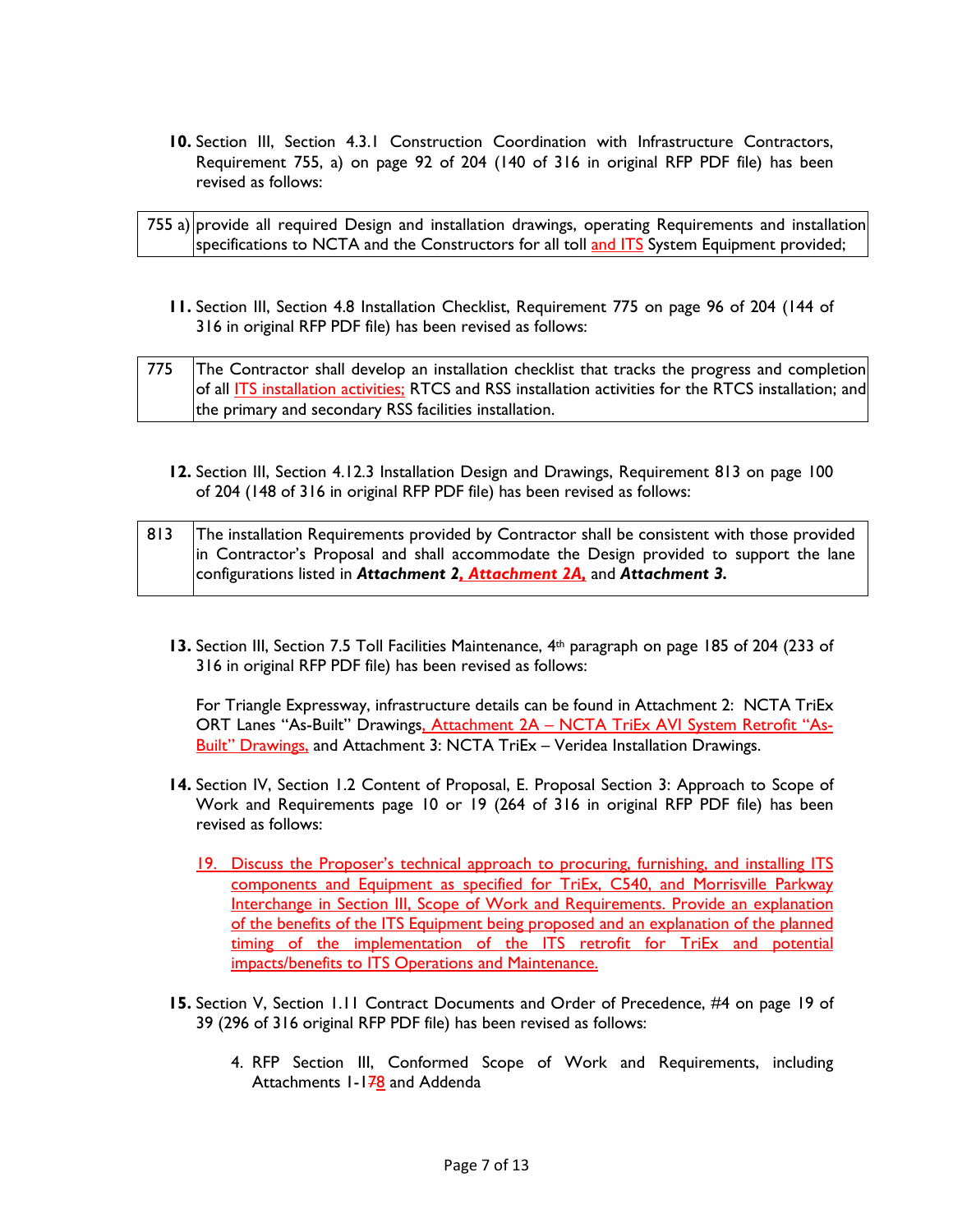- **16.** Attachment 2A NCTA TriEx AVI Retrofit "As Built" Drawings has been added and attached to this Addendum 3.
- 17. Attachment 4 NCTA TriEx Existing Inventory has been replaced in its entirety with the following and attached to this Addendum 3:
	- Attachment 4A NCTA TriEx Existing Inventory
	- Attachment 4B NCTA TriEx ITS Inventory Equipment Refresh
	- Attachment 4C NCTA New ITS Installations for Complete 540 and Morrisville Parkway Interchange
- **18.** Attachment 18 ITS Technical Requirements has been added and attached to this Addendum 3.
- **19.** Exhibit A Project Implementation Schedule has been revised as follows.

| <b>Exhibit A - Project Implementation Schedule</b>                        |                                  |                                |
|---------------------------------------------------------------------------|----------------------------------|--------------------------------|
| <b>Major Milestone Description</b>                                        | <b>Projected</b><br><b>Start</b> | <b>Projected</b><br><b>End</b> |
| <b>Notice to Proceed</b>                                                  | 4/16/2018                        |                                |
|                                                                           |                                  |                                |
| <b>Project Kickoff Meeting</b>                                            | 4/30/2018                        | --                             |
|                                                                           |                                  |                                |
| <b>Project Planning Documentation</b>                                     | Apr. 2018                        | May 2018                       |
| (Project Schedule, Project Management Plan, Master Test Plan)             |                                  |                                |
|                                                                           |                                  |                                |
| System Design (Triangle Expressway (TriEx) and the Complete 540<br>(C540) |                                  |                                |
| Requirements Review / Business Rules Workshops                            | May 2018                         | Jun. 2018                      |
| Reports Design Workshops                                                  | Jun. 2018                        | Jun. 2018                      |
| System Detailed Design Review                                             |                                  | Jun. 2018                      |
| <b>Bill of Materials</b>                                                  |                                  | Jun. 2018                      |
| Third Party Hardware and Software Documentation Submitted                 |                                  | Jun. 2018                      |
| Draft System Detailed Design Document (SDDD) Approved                     |                                  | Jul. 2018                      |
| Final System Detailed Design Document (SDDD) Submitted                    |                                  | Aug. 2018                      |
| RTCS Installation Design and Documentation Package Approved               |                                  | Aug. 2018                      |
|                                                                           |                                  |                                |
| <b>Intelligent Transportation System (ITS) Implementation</b>             |                                  |                                |
| <b>Triangle Expressway ITS Equipment Refresh</b>                          | Jul. 2018                        | Dec. 2018                      |
| Morrisville Parkway Interchange ITS Implementation                        | Aug. 2019                        | Sep. 2019                      |
| <b>Complete 540 ITS Implementation</b>                                    | Feb. 2021                        | Sep. 2022                      |
|                                                                           |                                  |                                |
| System Development, Installation and Test (TriEx)                         |                                  |                                |
| Software Development                                                      | Jul. 2018                        | Sep. 2018                      |
| <b>System Formal Demonstration</b>                                        |                                  | Sep. 2018                      |
| System HW & SW Procurement                                                | Aug. 2018                        | Oct. 2018                      |
| Factory Acceptance Test (FAT)                                             | Oct. 2018                        | Oct. 2018                      |
| Final Installation Plan Approved                                          |                                  | Oct. 2018                      |
| Installation of Triangle Expressway - First Plaza                         | Oct 29, 2018                     | Nov 16, 2018                   |
| Onsite Installation Test (OIT)                                            | Nov. 2018                        | Dec. 2018                      |
| <b>NCTA Back Office Interface Test</b>                                    |                                  | Dec. 2018                      |
| Installation and Commissioning Test                                       | Dec. 2018                        | Dec. 2018                      |
| Maintenance Plan                                                          |                                  | Dec. 2018                      |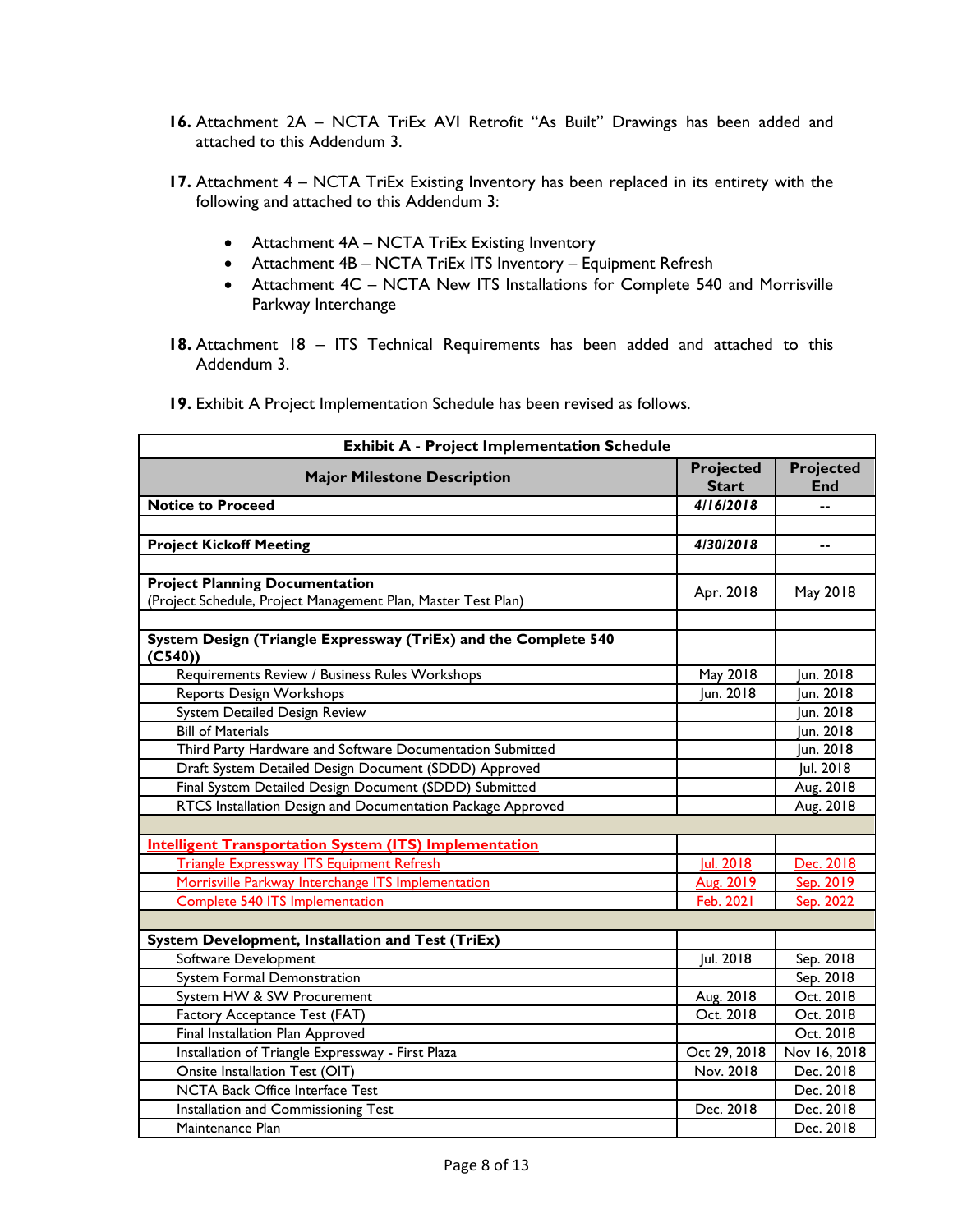| <b>Exhibit A - Project Implementation Schedule</b>                    |              |               |  |
|-----------------------------------------------------------------------|--------------|---------------|--|
| <b>Major Milestone Description</b>                                    | Projected    | Projected     |  |
|                                                                       | <b>Start</b> | <b>End</b>    |  |
| <b>Training Complete</b>                                              |              | Dec. 2018     |  |
| Go-Live - First Plaza                                                 |              | Dec. 2018     |  |
| Remaining Installations on Triangle Expressway:                       | Jan. 2019    | Jun. 2019     |  |
| Triangle Expressway - Second Plaza                                    | Jan. 2, 2019 | Jan. 18, 2019 |  |
| $\rightarrow$ Installation and Commissioning Test                     |              | Jan. 2019     |  |
| Triangle Expressway - Third Plaza                                     | Jan. 2019    | Feb. 2019     |  |
| $\rightarrow$ Installation and Commissioning Test                     |              | Feb. 2019     |  |
| Triangle Expressway - Fourth Plaza                                    | Feb. 2019    | Feb. 2019     |  |
| $\rightarrow$ Installation and Commissioning Test                     |              | Mar. 2019     |  |
| Triangle Expressway - Fifth Plaza                                     | Mar. 2019    | Mar. 2019     |  |
| $\rightarrow$ Installation and Commissioning Test                     |              | Mar. 2019     |  |
| Triangle Expressway - Sixth Plaza                                     | Mar, 2019    | Apr. 2019     |  |
| $\rightarrow$ Installation and Commissioning Test                     |              | Apr. 2019     |  |
| Triangle Expressway - Seventh Plaza                                   | Apr. 2019    | May 2019      |  |
| $\rightarrow$ Installation and Commissioning Test                     |              | May 2019      |  |
| Triangle Expressway - Eighth Plaza                                    | May 2019     | May 2019      |  |
| $\rightarrow$ Installation and Commissioning Test                     |              | May 2019      |  |
| Triangle Expressway Go-Live Complete                                  |              | 6/15/2019     |  |
|                                                                       |              |               |  |
| Installation of Morrisville Parkway and Interchange                   | Aug. 2019    | Aug 2019      |  |
| $\rightarrow$ Installation and Commissioning Test                     |              | Sep. 2019     |  |
| Morrisville Parkway and Interchange Go-Live Complete                  |              | 10/1/2019     |  |
| <b>Final Testing and Phase Closeout (TriEx)</b>                       |              |               |  |
| Formal Operational and Acceptance Testing                             | 6/15/2019    | 10/15/2019    |  |
| As-Built System Detailed Design Document (SDDD) Approved              |              | Oct. 2019     |  |
| As-Built Drawing Package Approved                                     |              | Oct. 2019     |  |
| System Operations / Acceptance (Start of Maintenance Phase for TriEx) |              | Oct. 2019     |  |
|                                                                       |              |               |  |
| System Development, Installation and Test (Complete 540)              |              |               |  |
| Software Development                                                  | Jan. 2020    | Mar. 2020     |  |
| System Formal Demonstration                                           |              | Apr. 2020     |  |
| System HW & SW Procurement                                            | May 2020     | Oct. 2020     |  |
| Factory Acceptance Test (FAT)                                         | Nov. 2020    | Dec. 2020     |  |
| Final Installation Plan Approved                                      |              | Jan. 2021     |  |
| Installation of Complete 540 - First Toll Location                    | Feb. 2021    | Feb. 2021     |  |
| Onsite Installation Test (OIT)                                        | Mar. 2021    | Mar. 2021     |  |
| NCTA CSC Back Office Interface Test                                   |              | Apr. 2021     |  |
| Installation and Commissioning Tests (Remaining C540 Toll Locations)  | Apr. 2021    | Sep. 2022     |  |
| Maintenance Plan                                                      |              | Oct. 2021     |  |
| <b>Training Complete</b>                                              |              | Nov. 2021     |  |
| <b>Complete 540 Go-Live (All Segments)</b>                            |              | 2022          |  |
|                                                                       |              |               |  |
| Final Testing and Phase Closeout (C540)                               |              |               |  |
| Formal Operational and Acceptance Testing                             | 9/1/2022     | 11/15/2022    |  |
| As-Built System Detailed Design Document (SDDD) Approved              |              | Oct. 2022     |  |
| As-Built Drawing Package Approved                                     |              | Oct. 2022     |  |
| System Operations / Acceptance (Start of Maintenance Phase for C540)  |              | Nov. 2022     |  |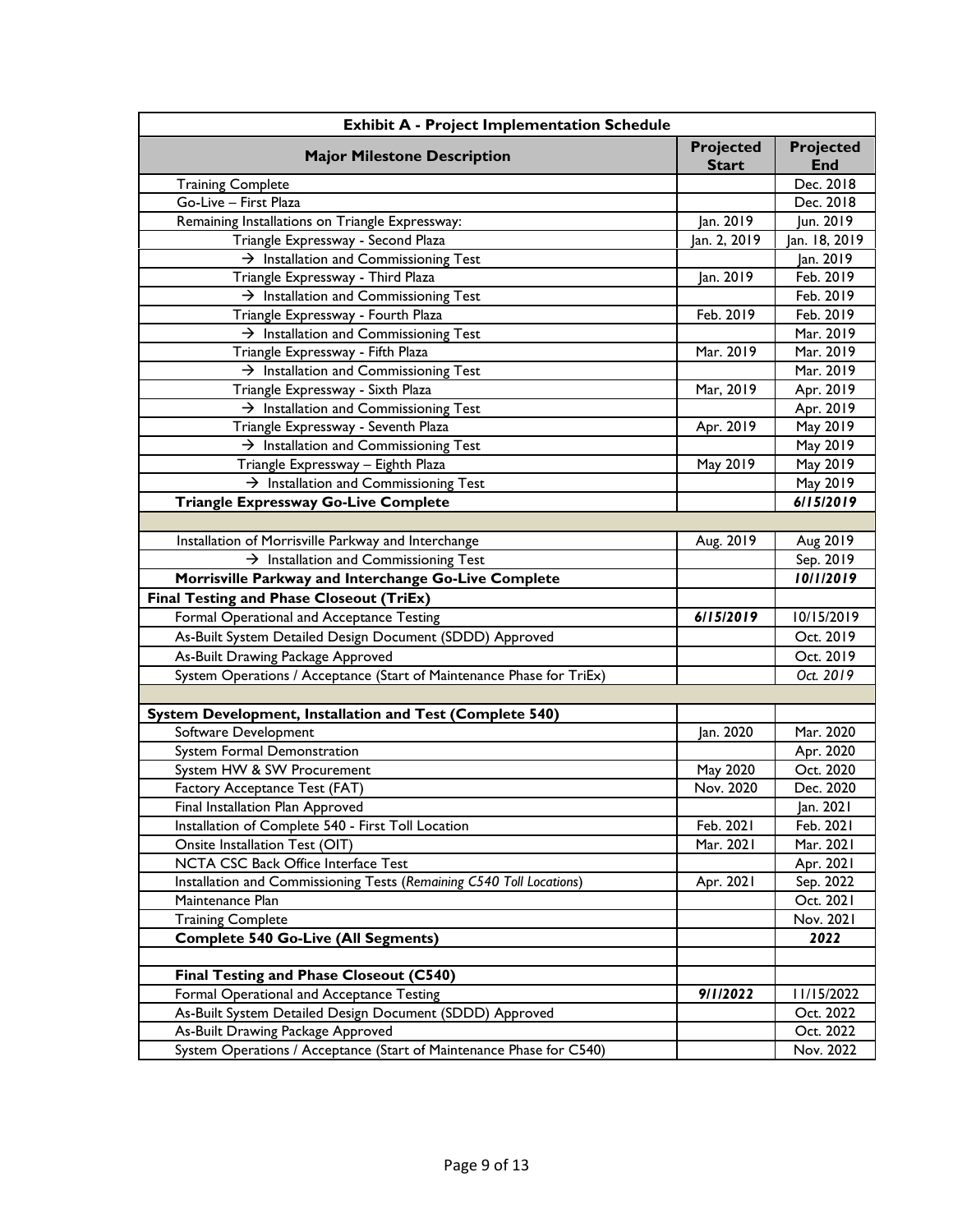**20.** Exhibit C Price Proposal Instructions, Section I General Instructions, #4, bullet 12 on page 1 of 19 has been revised as follows:

• Intelligent Transportation System (ITS) Implementation Cost - Sheet 12

- **21.** Exhibit C Price Proposal Instructions, Section 2 Instructions on Completing the Price Proposal Forms, #1 on page 2 of 19 has been revised as follows:
	- 1. There are fifty-one-two (5552) Price Proposal Forms, as detailed above, including nine pricing summary sheets (Sheets 1, 2, 3, 4, 5, 6, 7, 8 and 9) and associated Backup information on Backup sheets for each pricing sheet. Backup sheets for each summary sheet are labeled to identify the corresponding summary pricing sheet; for example, Sheet 2-1 is a Backup sheet to pricing Sheet 2. Backup sheets are located following summary sheets 1 through 9. The Estimated Lost Revenue Sheet 10-1 and Additional Services Rates Sheet 11-1 are standalone sheets and do not require summary sheets.
	- 2. Table 1 below summarizes the  $\frac{51}{22}$  Price Proposal forms that shall be completed by all Proposers. Each form is located on a unique sheet in an Excel workbook. The table provides the following information for each form:
- **22.** Exhibit C Price Proposal Instructions, Section 2 Instructions on Completing the Price Proposal Forms, #2, Table I – Price Proposal Form Summary on page 2 of 19 has been revised as follows:

| <b>Sheet</b><br><b>Number</b> | <b>Sheet Title</b>                                                                                                 |
|-------------------------------|--------------------------------------------------------------------------------------------------------------------|
|                               | NCTA Triangle Expressway and Complete 540 RTCS Project Summary                                                     |
| $\mathbf{2}$                  | Roadside System Cost by Roadway                                                                                    |
| $2 - 1$                       | Backup - Ramp I: Roadside System Cost Schedule                                                                     |
| $2-la$                        | Backup - Ramp 1: Roadside System - Staff and Position Classifications with Rates                                   |
| $2 - 2$                       | Backup - Ramp 2: Roadside System Cost Schedule                                                                     |
| $2-2a$                        | Backup - Ramp 2: Roadside System - Staff and Position Classifications with Rates                                   |
| $2 - 3$                       | Backup - Ramp 3: Roadside System Cost Schedule                                                                     |
| $2-3a$                        | Backup - Ramp 3: Roadside System - Staff and Position Classifications with Rates                                   |
| $2 - 4$                       | Backup - AET: Roadside System Cost Schedule                                                                        |
| $2-4a$                        | Backup - AET: Roadside System - Staff and Position Classifications with Rates                                      |
| $2 - 5$                       | Backup - Facility Server by Location Cost Schedule                                                                 |
| 3                             | Roadway Support System Cost                                                                                        |
| $3 - 1$                       | Backup - Triangle Expressway: Roadway Support System Cost Schedule                                                 |
| $3 - 1a$                      | Backup - Triangle Expressway: Roadway Support System - Staff and Position Classifications<br>with Rates            |
| $3-2$                         | Backup - Complete 540: Roadway Support System Cost Schedule                                                        |
| $3-2a$                        | Backup - Complete 540: Roadway Support System - Staff and Position Classifications with<br>Rates                   |
| $3 - 3$                       | Backup - Roadside System and Roadway Support System Initial Spare Parts and Equipment<br>Cost                      |
| 4                             | Base Contract and Optional Extensions - Roadside System Hardware Maintenance and<br>Software Support Services Cost |
| $4-1$                         | Backup - Base Contract and Optional Extensions - Roadside System Hardware                                          |

**Table I – Price Proposal Form Summary**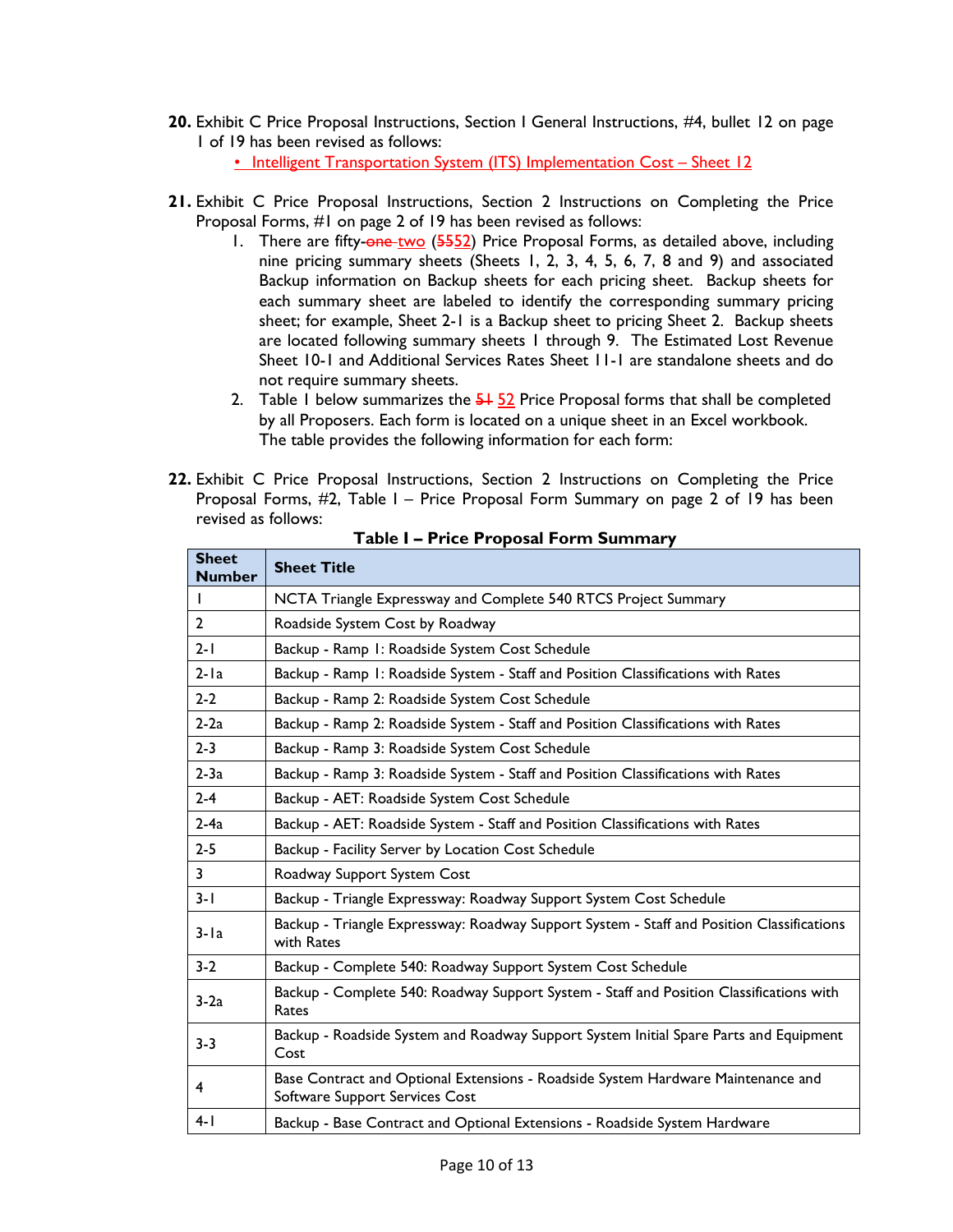| <b>Sheet</b><br><b>Number</b> | <b>Sheet Title</b>                                                                                                                                                                                               |  |  |
|-------------------------------|------------------------------------------------------------------------------------------------------------------------------------------------------------------------------------------------------------------|--|--|
|                               | Maintenance and Software Support Services Schedule                                                                                                                                                               |  |  |
| $4-2$                         | Backup - Base Contract and Optional Extensions - Triangle Expressway Roadside System<br>Hardware Maintenance and Software Support Services - Labor and Other Direct Cost<br>Items by Month                       |  |  |
| $4-2a$                        | Backup - Base Contract and Optional Extensions - Triangle Expressway Roadside System<br>Hardware Maintenance and Software Support Services - Staff and Position Classifications<br>with Rates                    |  |  |
| $4 - 3$                       | Backup - Base Contract and Optional Extensions - Morrisville Parkway Interchange<br>Roadside System Hardware Maintenance and Software Support Services - Labor and Other<br>Direct Cost Items by Month           |  |  |
| $4-3a$                        | Backup - Base Contract and Optional Extensions - Morrisville Parkway Interchange<br>Roadside System Hardware Maintenance and Software Support Services - Staff and<br><b>Position Classifications with Rates</b> |  |  |
| 4-4                           | Backup - Base Contract and Optional Extensions - Complete 540 Roadside System<br>Hardware Maintenance and Software Support Services - Labor and Other Direct Cost<br>Items by Month                              |  |  |
| $4-4a$                        | Backup - Base Contract and Optional Extensions - Complete 540 Roadside System<br>Hardware Maintenance and Software Support Services - Staff and Position Classifications<br>with Rates                           |  |  |
| 5                             | Base Contract and Optional Extensions - Roadway Support System Maintenance and<br>Software Support Services Cost                                                                                                 |  |  |
| $5 - 1$                       | Backup - Base Contract and Optional Extensions - Triangle Expressway Roadway Support<br>System Maintenance and Software Support Services - Labor and Other Direct Cost Items<br>by Month                         |  |  |
| $5 - Ia$                      | Backup - Base Contract and Optional Extensions - Triangle Expressway Roadway Support<br>System Maintenance and Software Support Services - Staff and Position Classifications with<br>Rates                      |  |  |
| $5 - 2$                       | Backup - Base Contract and Optional Extensions - Complete 540 Roadway Support<br>System Maintenance and Software Support Services - Labor and Other Direct Cost Items<br>by Month                                |  |  |
| $5-2a$                        | Backup - Base Contract and Optional Extensions - Complete 540 Roadway Support<br>System Maintenance and Software Support Services - Staff and Position Classifications with<br>Rates                             |  |  |
| 6                             | Base Contract and Optional Extensions - Intelligent Transportation System (ITS)<br><b>Maintenance Cost</b>                                                                                                       |  |  |
| 6- I                          | Backup - Base Contract and Optional Extensions - Triangle Expressway, Morrisville<br>Parkway Interchange, and Complete 540 Intelligent Transportation System (ITS)<br>Maintenance                                |  |  |
| $6 - 2$                       | Backup - Base Contract and Optional Extensions - Triangle Expressway ITS Maintenance<br>Cost Schedule Per Device - Labor and Other Direct Cost Items by Month                                                    |  |  |
| $6 - 3$                       | Backup - Base Contract and Optional Extensions - Morrisville Parkway Interchange ITS<br>Maintenance Cost Schedule Per Device - Labor and Other Direct Cost Items by Month                                        |  |  |
| $6-4$                         | Backup - Base Contract and Optional Extensions - Complete 540 ITS Maintenance Cost<br>Schedule Per Device - Labor and Other Direct Cost Items by Month                                                           |  |  |
| 7                             | Base Contract and Optional Extensions Toll Facilities Maintenance Cost                                                                                                                                           |  |  |
| 7- I                          | Backup - Base Contract and Optional Extensions - Triangle Expressway, Morrisville<br>Parkway Interchange, and Complete 540 Toll Facilities Maintenance Cost                                                      |  |  |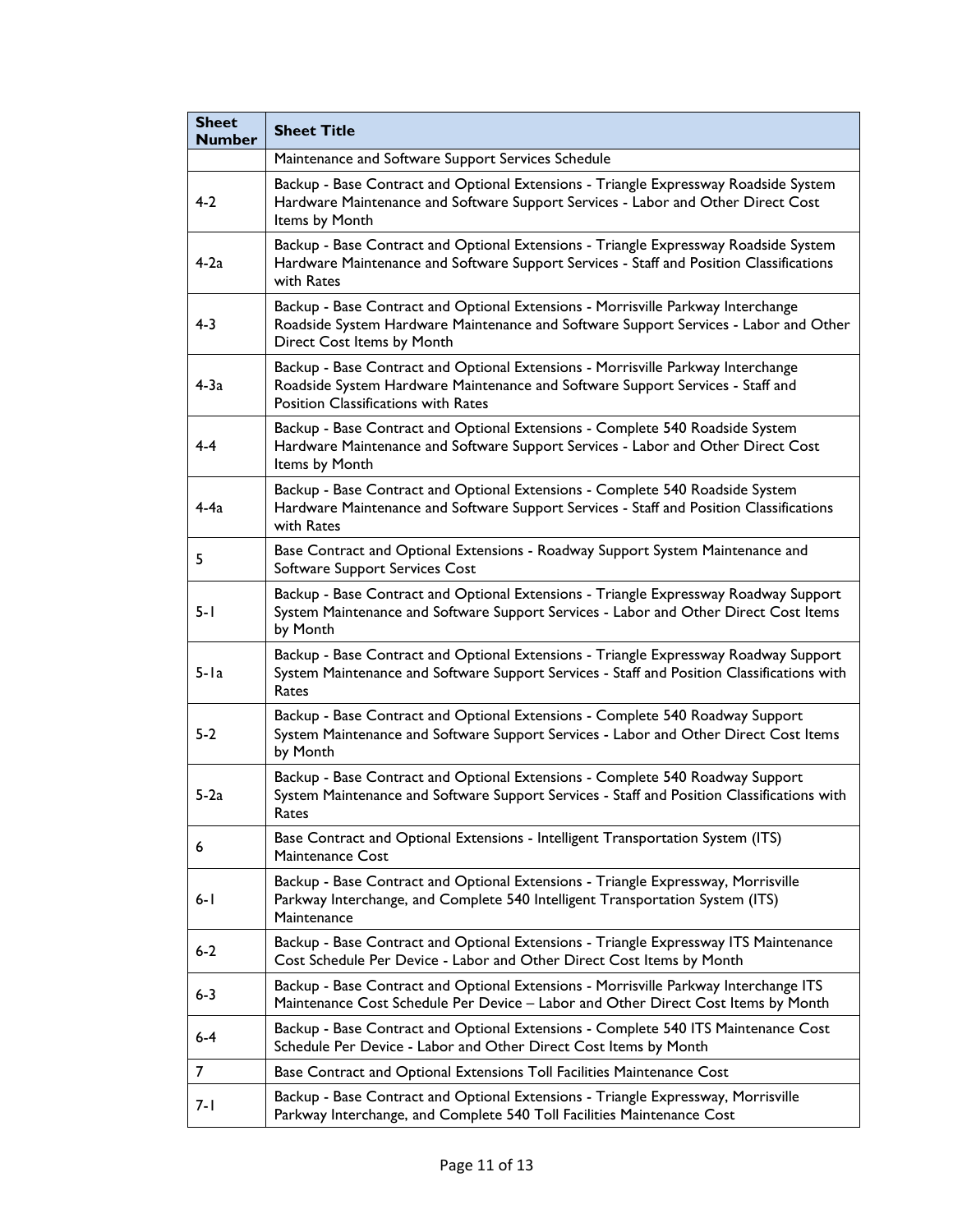| <b>Sheet</b><br><b>Number</b> | <b>Sheet Title</b>                                                                                                                                                                               |
|-------------------------------|--------------------------------------------------------------------------------------------------------------------------------------------------------------------------------------------------|
| $7-2$                         | Backup - Base Contract and Optional Extensions - Triangle Expressway Toll Facilities<br>Maintenance - Labor and Other Direct Cost Items by Month                                                 |
| $7-3$                         | Backup - Base Contract and Optional Extensions - Morrisville Parkway Interchange Toll<br>Facilities Maintenance - Labor and Other Direct Cost Items by Month                                     |
| $7-4$                         | Backup - Base Contract and Optional Extensions - Complete 540 Toll Facilities<br>Maintenance - Labor and Other Direct Cost Items by Month                                                        |
| 8                             | Base Contract and Optional Extensions - Transaction Processing Operations Cost                                                                                                                   |
| $8 - 1$                       | Backup - Base Contract and Optional Extensions - Triangle Expressway AVI Transaction<br>Processing Costs Including all Labor and Other Direct Cost Items per Transaction                         |
| $8-2$                         | Backup - Base Contract and Optional Extensions - Complete 540 AVI Transaction<br>Processing Costs Including all Labor and Other Direct Cost Items per Transaction                                |
| $8-3$                         | Backup - Base Contract and Optional Extensions - Triangle Expressway Image-based<br>Transaction Processing Costs Including all Labor and Other Direct Cost Items per Image-<br>based Transaction |
| $8 - 4$                       | Backup - Base Contract and Optional Extensions - Complete 540 Image-based Transaction<br>Processing Costs Including all Labor and Other Direct Cost Items per Image-based<br>Transaction         |
| 9                             | Future Roadside AET Zone System Implementation and Maintenance Cost                                                                                                                              |
| $9 - 1$                       | Backup - Future Zone Types Roadside System Cost Schedule Per Zone                                                                                                                                |
| $9 - 2$                       | Backup - Future Roadside System Hardware Maintenance and Software Support Services -<br>Labor and Other Direct Cost Items by Month Per Zone Type                                                 |
| $10-1$                        | <b>Estimated Lost Revenue</b>                                                                                                                                                                    |
| $11-1$                        | Additional Services Rates (2018 Values)                                                                                                                                                          |
| 12                            | Intelligent Transportation System (ITS) Implementation Cost                                                                                                                                      |
| <b>Exhibit B</b>              | Payment Schedule                                                                                                                                                                                 |

**23.** Exhibit C Price Proposal Instructions, Section 3 Total Project Costs on page 5 of 19 has been revised as follows:

The Proposer's proposed total price shall be the aggregate of all costs included in Sheet 1. Sheet 1 will automatically roll-up and present the totals from Sheets 2 through Sheet 8, and Sheet 12. These costs will be totaled and presented in the Grand Total Cost column in the line entitled Total Implementation, Operations and Maintenance Cost including Optional Extension Phases.

**24.** Exhibit C Price Proposal Instructions, Section 14 Completion of Intelligent Transportation System (ITS) Implementation Cost – Sheet 12 on page 17 of 19 has been added as follows:

# **14. COMPLETION OF INTELLIGENT TRANSPORTATION SYSTEM (ITS) IMPLEMENTATION COST – SHEET 12**

The Proposer's total price for the Intelligent Transportation System (ITS) portion of the Implementation Phase shall be the aggregate of all costs included in Sheet 12 which